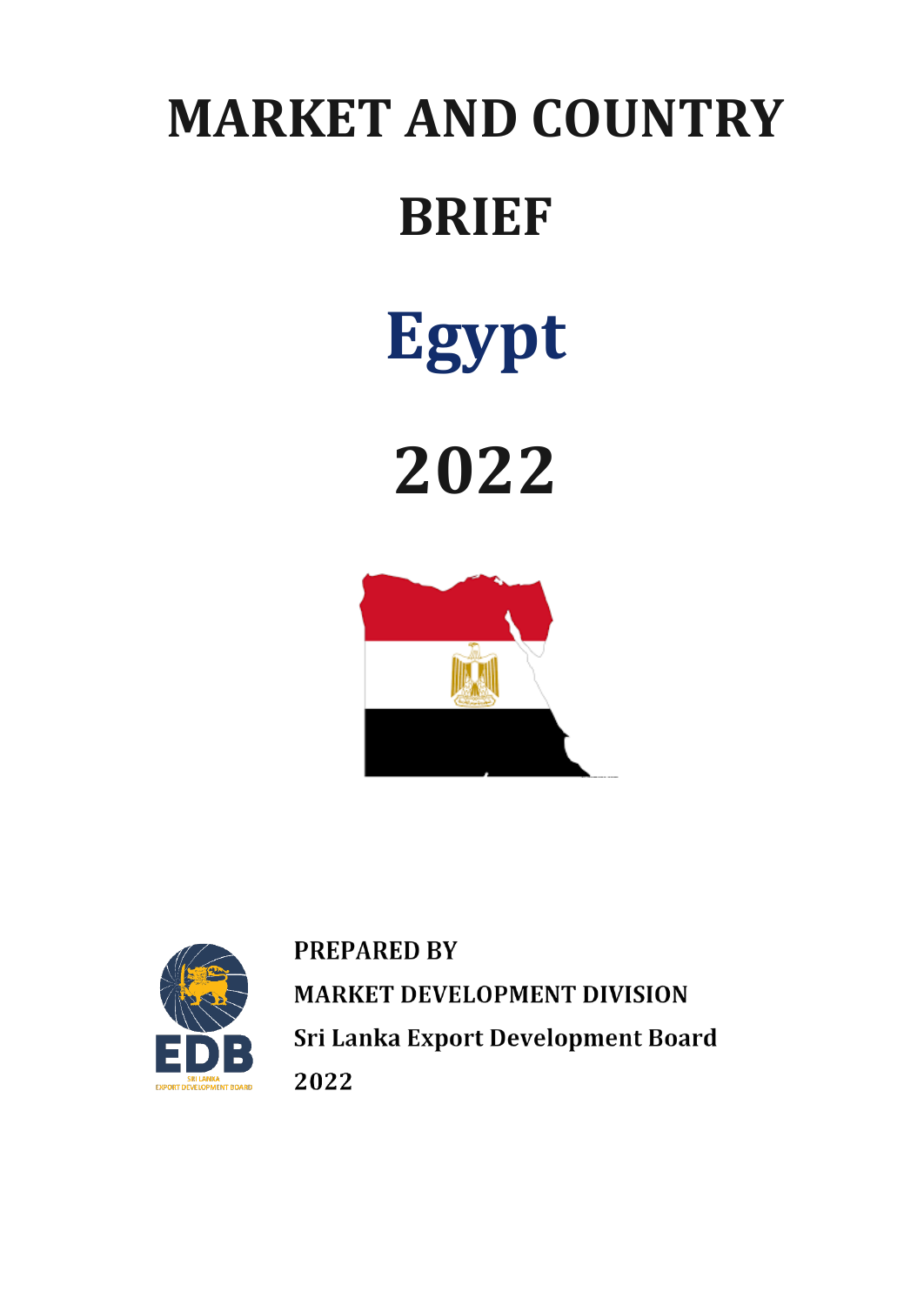## **Contents**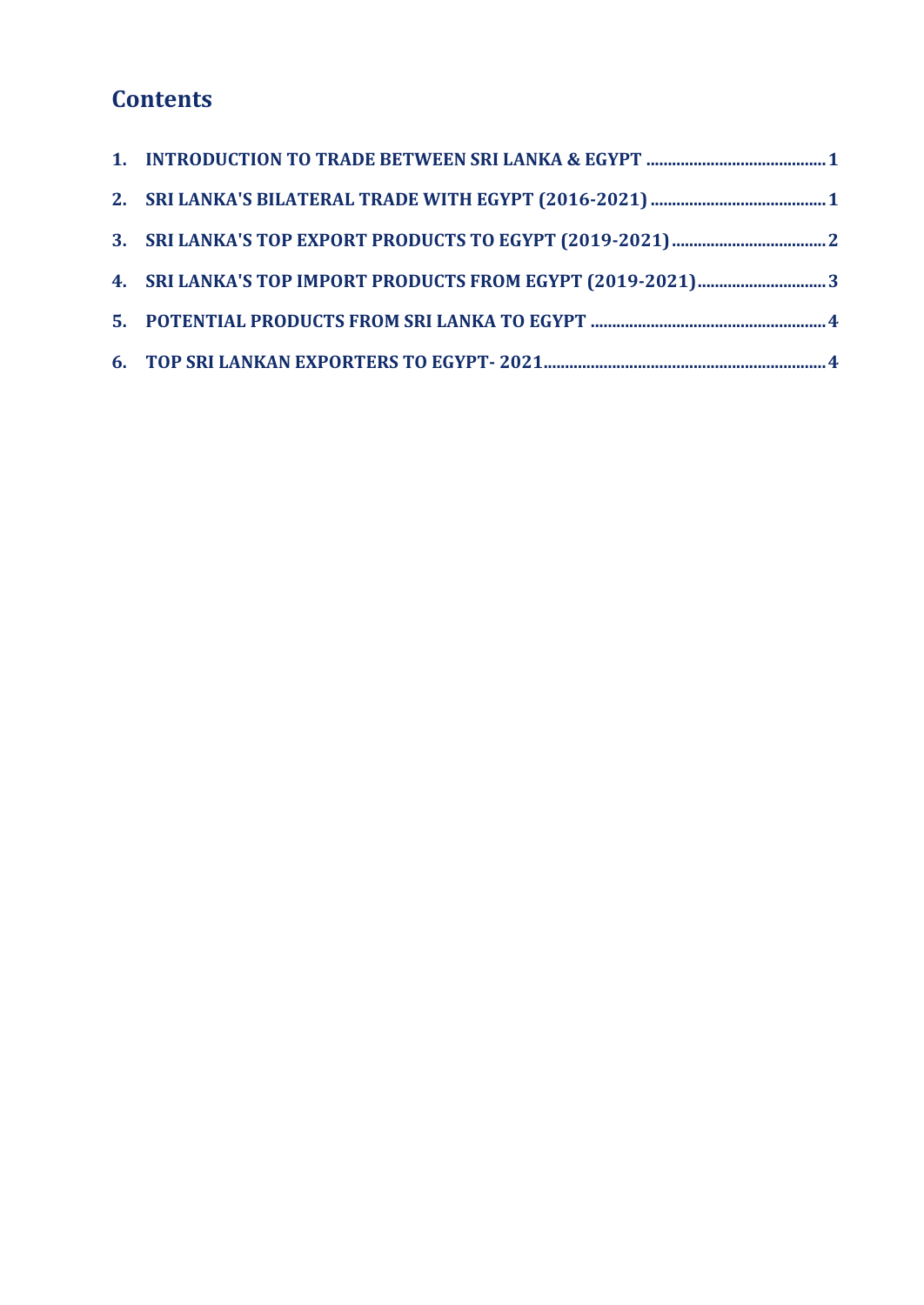#### <span id="page-2-0"></span>**1. INTRODUCTION TO TRADE BETWEEN SRI LANKA & EGYPT**

Egypt is the 47th export destination for Sri Lanka. Total export value from Sri Lanka to Egypt was USD 35.75 Mn in 2021 and total imports from Egypt to Sri Lanka for the same period were USD 26.71 Mn. Egypt is the 47th import origin for Sri Lanka in 2021.

Sri Lanka's exports to Egypt has increased by 28.59% in 2021 when compared to the year 2020. Imports from Egypt has also increased by 43.59 % in 2021 when compared to the year 2020.

Sri Lanka's main export products to Egypt in 2021 were Desiccated Coconut, Tea, Pneumatic Tyres & Tubes, Transport Equipment, Manufactured Tobacco, Woven Fabrics, Oleoresins, Nutmeg & Mace, Apparel and Defatted Coconut.

Sri Lanka's main imports products from Egypt in 2021 were Petroleum Oils, Telephone Sets, Audio/Video Equipment, Fertilizers, Fruits, Products of Plastics, Woven Fabrics, Lentils, Plants and Parts of Plants, Onions, Paper & Paper Products, Inorganic Chemicals, Processed Vegetables and Fruits & Juices.

|      |               |        |                      | VUIUES III UJD MIIIIUII |
|------|---------------|--------|----------------------|-------------------------|
| Year | <b>Export</b> | Import | <b>Trade Balance</b> | <b>Total trade</b>      |
| 2016 | 36.96         | 27.58  | 64.54                | 9.38                    |
| 2017 | 21.89         | 26.61  | 48.5                 | $-4.72$                 |
| 2018 | 28.73         | 23.93  | 52.66                | 4.8                     |
| 2019 | 22.59         | 15.92  | 38.51                | 6.67                    |
| 2020 | 26.86         | 17.28  | 44.14                | 9.58                    |
| 2021 | 35.75         | 26.71  | 62.46                | 9.04                    |

#### <span id="page-2-1"></span>**2. SRI LANKA'S BILATERAL TRADE WITH EGYPT (2016-2021)**



#### *Source: Sri Lanka Customs*

*Values in USD Million*

**Country Report - Egypt**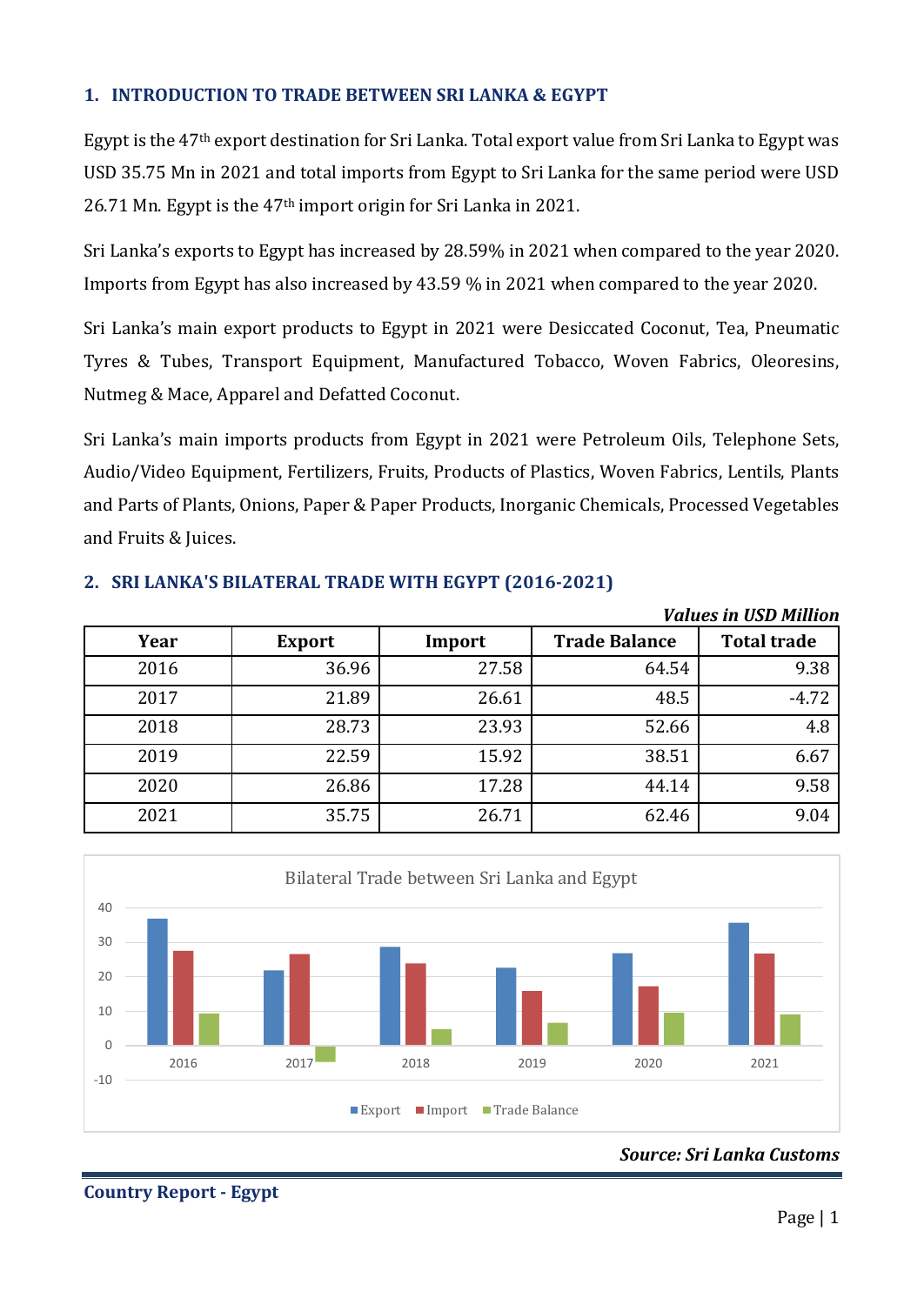### <span id="page-3-0"></span>**3. SRI LANKA'S TOP EXPORT PRODUCTS TO EGYPT (2019-2021)**

#### *Values in USD Million*

| N <sub>o</sub> | Product                                                                 | 2019  | 2020  | 2021  | % Avg.<br>Growth |
|----------------|-------------------------------------------------------------------------|-------|-------|-------|------------------|
| $\mathbf{1}$   | <b>Desiccated Coconut</b>                                               | 4.42  | 5.45  | 7.35  | 25.47            |
| 2              | Tea in Bulk                                                             | 4.27  | 6.62  | 6.38  | 20.11            |
| 3              | <b>Tea Packets</b>                                                      | 4.59  | 3.95  | 4.31  | $-3.14$          |
| $\overline{4}$ | Pneumatic & Retreated Rubber Tyres &<br>Tubes                           | 4.32  | 4.93  | 4.26  | $-0.7$           |
| 5              | Petroleum Oils                                                          | 1.03  | 1.57  | 2.75  | 48.81            |
| 6              | Other Transport Equipment                                               | 0.03  | 0.12  | 1.6   | 204.46           |
| 7              | Manufactured Tobacco                                                    |       |       | 1.31  |                  |
| 8              | <b>Woven Fabrics</b>                                                    | 0.24  | 0.02  | 0.94  | 67.54            |
| 9              | Oleoresins                                                              | 0.06  | 0.29  | 0.94  | 137.32           |
| 10             | Nutmeg & Mace                                                           | 0.44  | 0.84  | 0.78  | 28.84            |
| 11             | Apparel                                                                 | 0.29  | 0.48  | 0.71  | 44.13            |
| 12             | <b>Defatted Coconut</b>                                                 | 0.02  | 0.5   | 0.65  | 172.04           |
| 13             | Coco Peat, Fiber Pith & Moulded products                                | 0.37  | 0.14  | 0.44  | 9.01             |
| 14             | Lentils                                                                 |       |       | 0.34  |                  |
| 15             | Tableware & Kitchenware                                                 |       | 0.22  | 0.3   | 412.06           |
| 16             | <b>Activated Carbon</b>                                                 | 0.65  | 0.54  | 0.3   | $-38.84$         |
| 17             | Rubber Plates, Sheets Rods of Vulcanized or<br><b>Unhardened Rubber</b> | 0.16  | 0.13  | 0.29  | 31.09            |
| 18             | Inorganic Chemicals                                                     | 0.28  | 0.31  | 0.28  | $-0.53$          |
| 19             | Labels Printed or Not                                                   | 0.12  | 0.03  | 0.26  | 39.13            |
| 20             | Cartons, Boxes & Bags                                                   | 0.1   | 0.02  | 0.21  | 39.4             |
|                | <b>Other Products</b>                                                   | 1.2   | 0.69  | 1.35  | 6.01             |
|                | Total:                                                                  | 22.59 | 26.86 | 35.75 | 22.96            |

*Source: Sri Lanka Customs*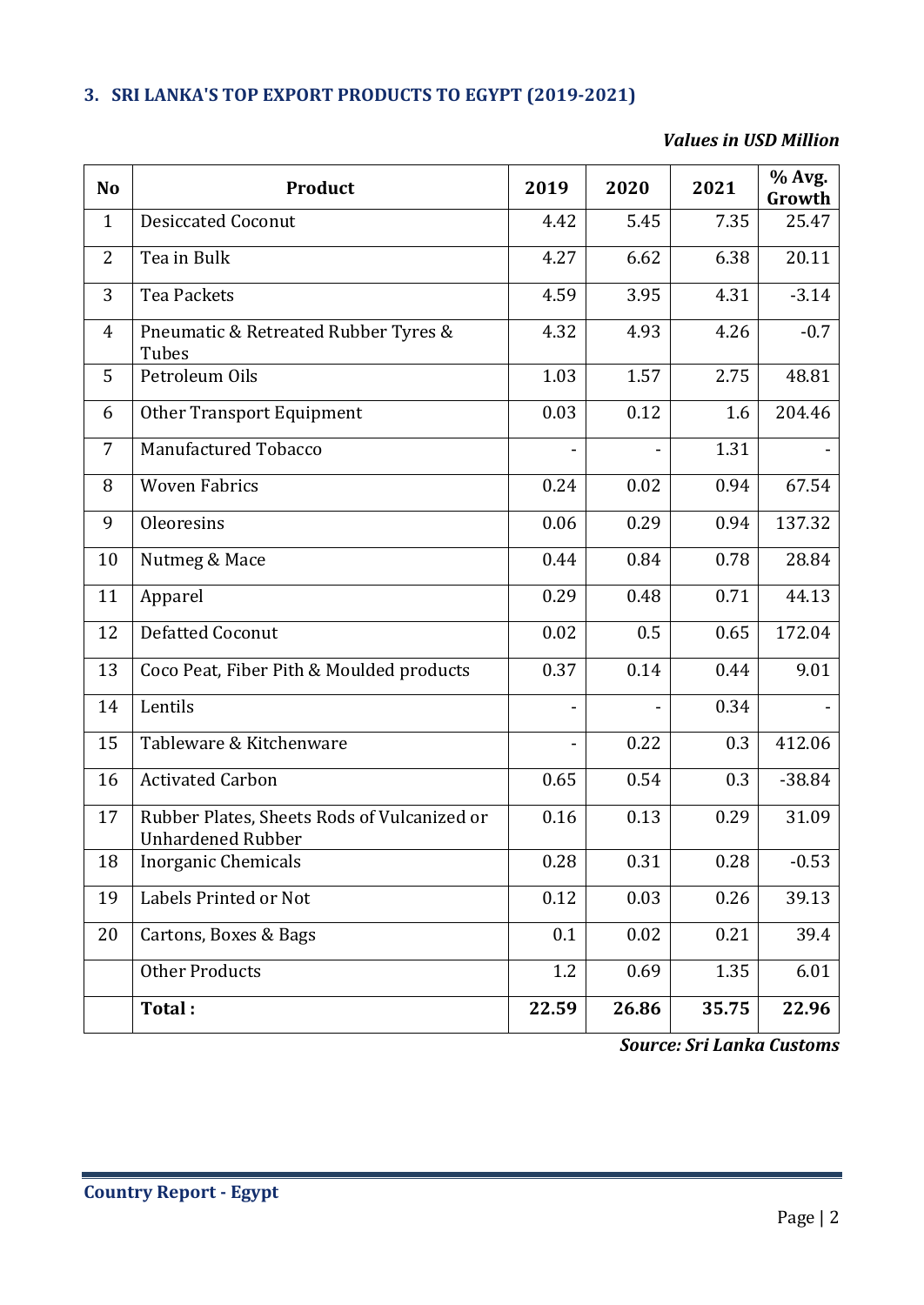#### <span id="page-4-0"></span>**4. SRI LANKA'S TOP IMPORT PRODUCTS FROM EGYPT (2019-2021)**

#### **V***alues in USD Million*

| N <sub>o</sub> | <b>Product</b>                                   | 2019                         | 2020  | 2021  | % Avg.<br>Growth |
|----------------|--------------------------------------------------|------------------------------|-------|-------|------------------|
| $\mathbf{1}$   | Petroleum Oils                                   |                              |       | 9.03  |                  |
| $\overline{2}$ | Telephone Sets, Audio/Video Equipment &<br>Parts | 0.21                         | 0.05  | 3.32  | 137.71           |
| 3              | Fertilizers                                      |                              | 5.44  | 2.82  | 365.85           |
| $\overline{4}$ | Fruits                                           | 3.23                         | 1.96  | 2.66  | $-9.56$          |
| 5              | <b>Products of Plastics</b>                      | 1.91                         | 1.39  | 2.64  | 16.17            |
| 6              | <b>Woven Fabrics</b>                             | 1.94                         | 0.87  | 1.62  | $-8.97$          |
| 7              | Lentils                                          |                              | 0.55  | 1.22  |                  |
| 8              | <b>Plants and Parts of Plants</b>                | 0.58                         | 0.38  | 0.79  | 15.55            |
| 9              | Onions                                           | 5.79                         | 5.14  | 0.4   | $-134.2$         |
| 10             | Paper & Paper Products nes                       | 0.01                         | 0.07  | 0.32  | 202.69           |
| 11             | <b>Inorganic Chemicals</b>                       |                              |       | 0.29  | 514.35           |
| 12             | Processed Vegetables, Fruits & Juices            | 0.15                         | 0.15  | 0.29  | 31.49            |
| 13             | Condiments                                       | 0.27                         | 0.17  | 0.27  | 0.97             |
| 14             | Electrical & Electronic Products                 | 0.15                         | 0.13  | 0.19  | 13.49            |
| 15             | Miscellaneous Edible Preparations                | 0.51                         | 0.21  | 0.15  | $-59.37$         |
| 16             | <b>Articles of Stones</b>                        | 0.22                         | 0.16  | 0.15  | $-21.55$         |
| 17             | Glass & Glassware                                |                              |       | 0.13  |                  |
| $18\,$         | Potatoes                                         |                              | 0.1   | 0.08  |                  |
| 19             | Refrigerators & Freezers                         | -                            |       | 0.06  |                  |
| 20             | Starches, Glues, Enzymes                         | $\qquad \qquad \blacksquare$ | 0.06  | 0.05  |                  |
|                | <b>Other Products</b>                            | 0.95                         | 0.45  | 0.23  | $-71.12$         |
|                | Total:                                           | 15.92                        | 17.28 | 26.71 | 25.87            |

*Source: Sri Lanka Customs*